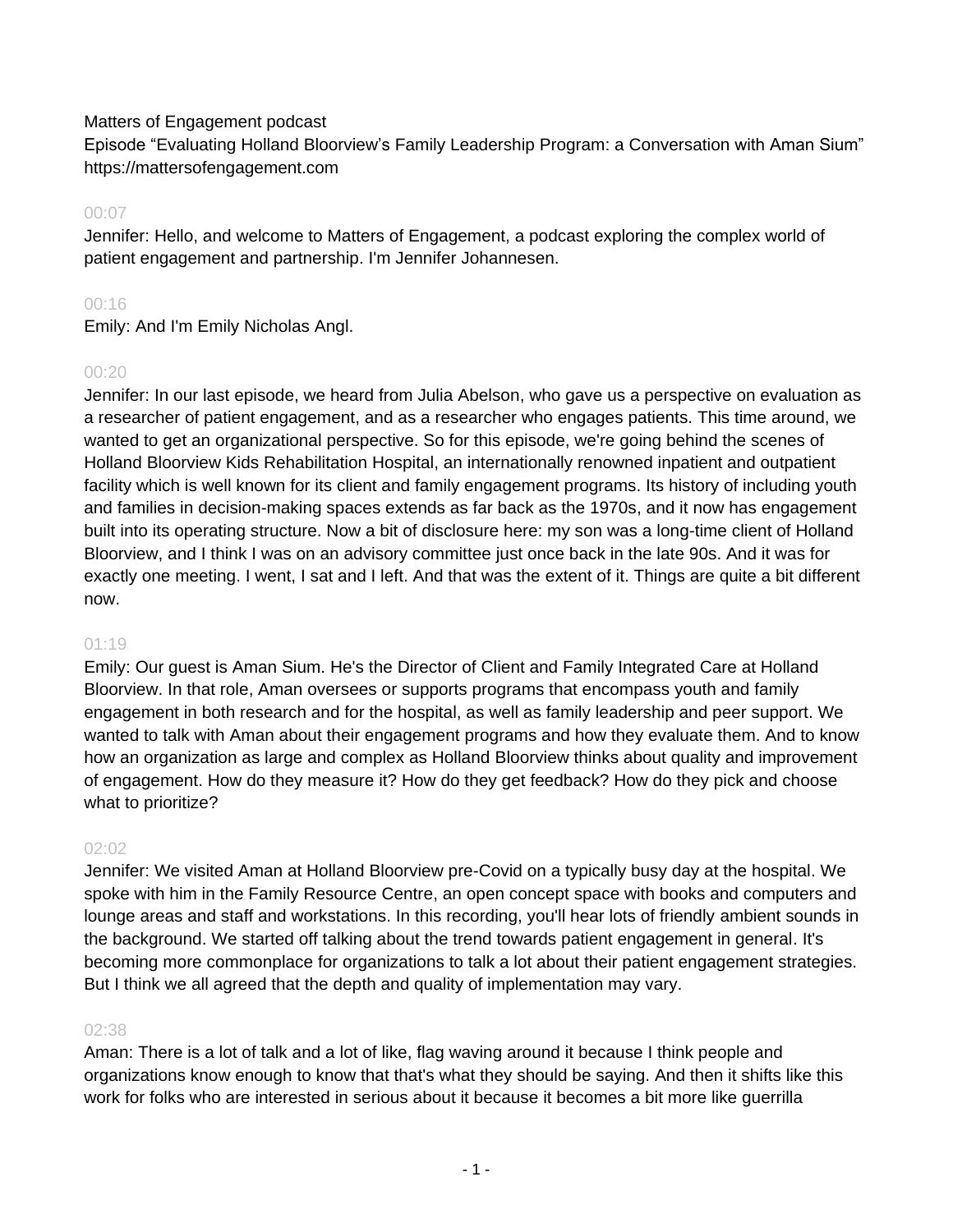warfare: like, who actually means it, and who just knows enough to know the language and key terms they should sprinkle in their strat plans and their speeches and their like, quality improvement priority setting with…

# 03:07

Jennifer: Holland Bloorview is not one of those organizations. They invest heavily in their patient engagement programs. They actually call it "Client and Family Engagement," and they're proud of what they've accomplished. Let's take a quick look at their Family Leadership Program, then we'll carry on with Aman. First, there are the committees. There's the family Advisory Committee, which advises on hospital service delivery and functions as a resource for hospital leaders. It's what Aman calls a design space, and we'll talk more about that later. Then there's the Youth Advisory Committee, which also gives input, and it provides an opportunity for youth to develop advocacy skills. And there's the Children's Advisory Council, which is a forum for very young clients and their siblings to share their ideas on improving services. And then in a separate area, there's the Research Family Engagement Committee which works with the Bloorview Research Institute to help prioritize research, conduct reviews and communicate findings of studies and projects.

#### 04:09

Emily: In addition to being involved in committee work, individuals can become Family Advisors, where they can participate in specific service or quality improvement projects. They can become Family Mentors – working directly with peer clients and families in a supportive or mentoring role. And they can become Family as Faculty, which means they're part of an educational and professional development team that participates in clinician training inside and outside of the hospital. There are a lot of moving parts, and a lot of people! There are currently over 150 family leaders in all of these programs. Most are volunteer, with a couple of paid roles reserved specifically for Family as Faculty. Holland Bloorview's commitment to engagement didn't spring out of nowhere. Aman notes that it's their unique position as a pediatric rehab facility that keeps the pressure on – they have long-term relationships with clients and families, which means there's a lot at stake, and all parties are heavily invested in that relationship.

# 05:10

Aman: This is just the reality and uniqueness of pediatric rehabilitation. The rehab part means that we have long, long, long relationships with these families, right? So age, you know, 0 to 19, as an outpatient. Sometimes, like I said, up to 6-8 months as an inpatient. We have a lot of time to form a relationship, we have a lot of time to try and instill trust, I think that always shows itself in the quality of our partnership. And then on the flip side, you mentioned pediatrics, like you will not get, I think, more fierce advocates than caregivers in the pediatric context, right, who are often parents, for all the reasons you mentioned. And then the intersection of that, I think, is this big kind of part of why, why we feel that we're at the level we're at when it comes to partnership with families.

#### 05:53

Jennifer: With all of these programs to manage, Aman is tasked with ensuring they run effectively, with an eye on quality of both process and outcomes. Given that engagement is embedded throughout the organization at virtually all levels, we wanted to get a picture of how he approaches evaluation of their engagement programs. We started with their annual survey: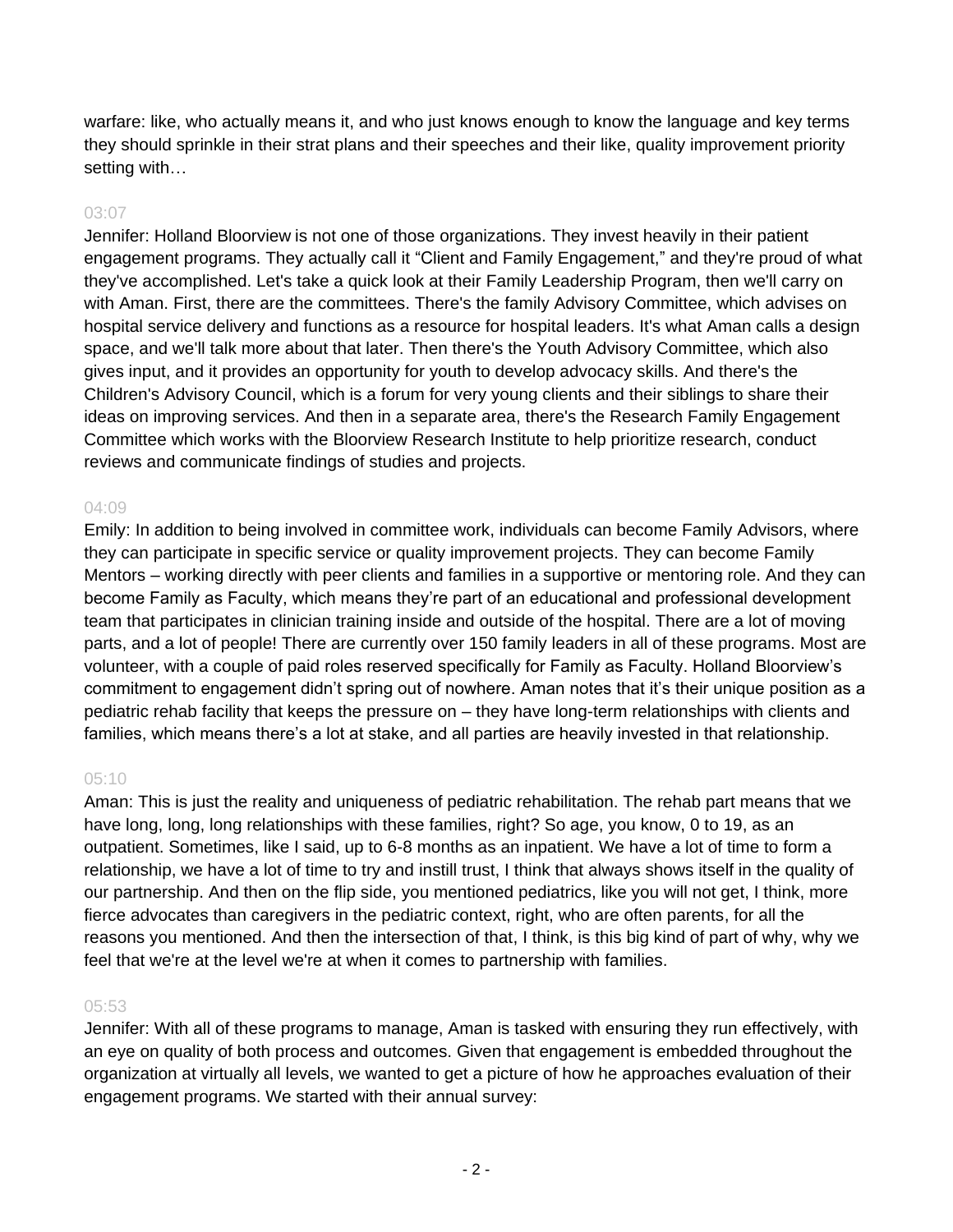Aman: … where we can anonymously, like, seek feedback from family leaders, like really different kinds of feedback. So we can break that down even further. There's like, kind of like process measures, right, where we, where the practices… do the practices make sense? Do the practices meet the goals? So we're trying to redesign a whole clinic, and all we did was send you a survey. That doesn't sound like a very good practice, like the methodology sucks and doesn't really match our goals, right? There's the experiential piece, like maybe you felt completely disrespected because the conditions in the room didn't let you talk. They weren't taking you seriously, your expertise wasn't valued or even understood as expertise, and then the outcome impact piece, which is, I think, the giant question mark we're all still playing with right?

# 06:57

Emily: It was interesting to note that we were there to talk about evaluation, yet the very things we imagined that a place like Holland Bloorview would have figured out – outcomes and impact – were still, as Aman says, a "giant question mark." We do come back to this later… at this point, we carried on talking about the survey as an evaluation method. Aman says surveys can be helpful, but they're not sufficient for painting a full picture of how things are really going. They also look to their embedded engagement practices which generate their own ongoing feedback loop. This has the added benefit of not having to wait for an annual survey to see how they're doing. This might be easier to explain by way of example. Here's Aman, talking about the work of their Family Advisory Committee:

#### 07:45

Aman: Every year our family Advisory Committee selects two goals. So in addition to… you know, we have our monthly meetings... in addition to every project that will come to the family Advisory Committee for feedback, there's two sustained goals with what we call subcommittee work. Every meeting is just two hours in length, 30 minutes at that meeting is dedicated to some kind of continuity, to driving a goal forward month by month for the entire year, and the expectation is, it's hard for that to get lost. But not just that: we ask families to help vote on — not even really help — to vote on and determine what those goals are. And then the expectation is, if you decide — this is a real example — if you decide that you want to work on diversity representation, because you do not see the demographics of Holland Bloorview represented in this room, the, you know, last Thursday of the month, in the form of family leaders coming together to design things, make big decisions, families flag that to us. They said, "You're not doing your job, we need you to do better to recruit for diversity." So we were doing that, like that's a process in and of itself, but we take seriously the challenge that they offer to the hospital to do better. So that means partnering with families and taking a year to figure out how we're going to do that.

#### 08:56

Jennifer: Holland Bloorview went on to develop a demographic survey, which they matched against existing hospital demographics. This helped them identify gaps in representation, and informed how they were going to think about targeting recruitment for better diversity in the family leadership programs. For Aman, this kind of embedded feedback activity is an integral part of evaluation, and would not easily be addressed through a survey.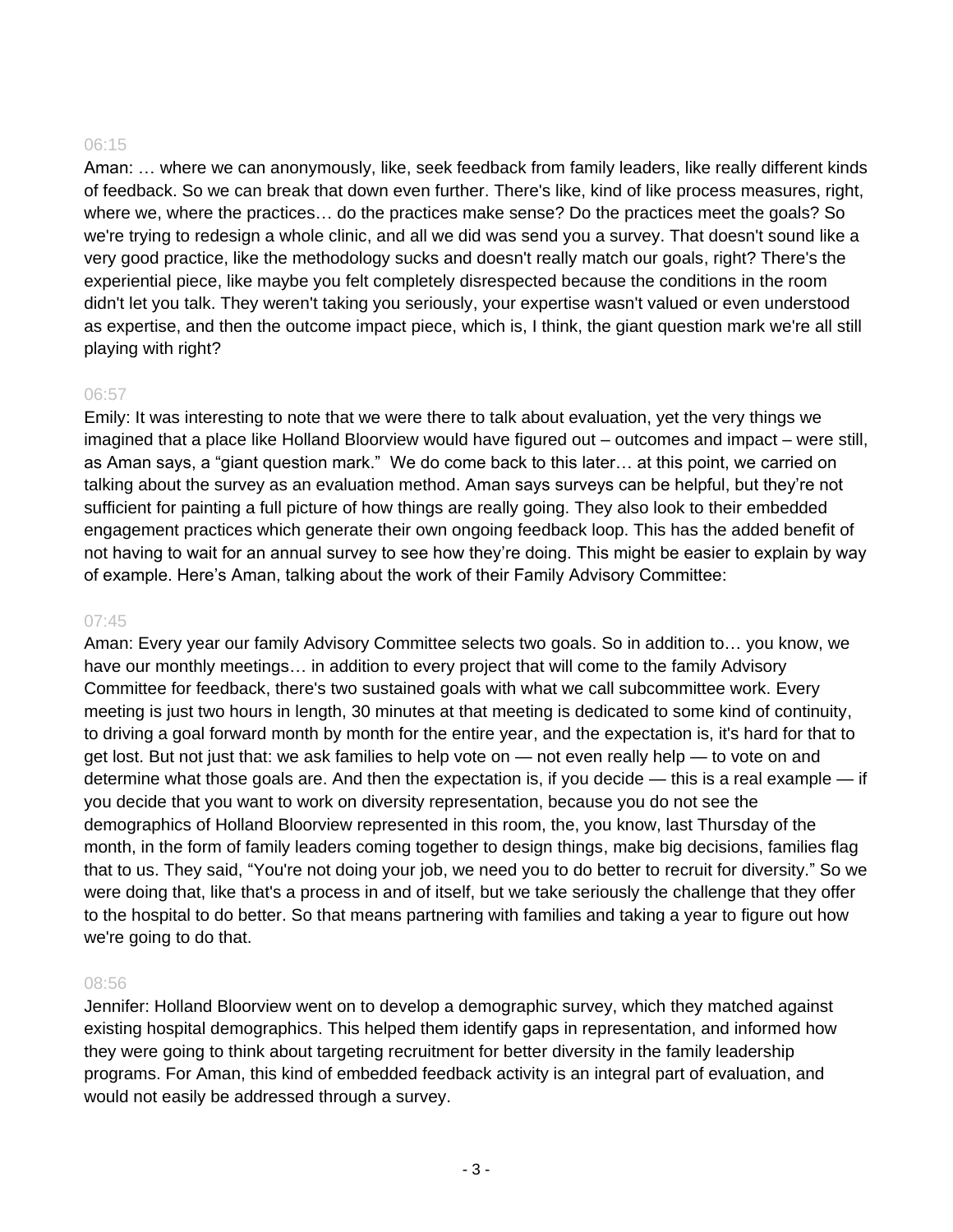Aman: If we're relying on surveys, we've already failed. I think that's important. And that kind of evaluation that's, like, systematic and happens every three months, or whatever it is, is important. It's really, really important. We have to get that right. But we need to try to invite as much challenge and dissent as possible and not run from that or be scared of that, not try to sanitize family feedback in those meetings in the everyday of partnering with family leaders, because that's where we get the best feedback.

#### 09:48

Emily: As Aman mentioned, the Family Advisory Committee selects 2 goals each year to work on – they develop a plan to address whatever they've selected and are given support and resources from the hospital to sustain the work over time. We asked for clarification on how those goals even get to the Committee, and what sorts of parameters guide their decisions. Aman explained that deciding on scope for the goals isn't exactly a blank slate. There are many things that patients might want that aren't under the control of Holland Bloorview. So instead, they narrow the scope of what the committee can consider, to what *is* within their control – by asking a basic question:

#### 10:29

Aman: What is a pain point for you? That's how food was suggested. Actually, it was our inpatient clinical team that said, we're getting a lot of feedback or even a lot of concerns, like formal complaints, and we know the food sucks. That's something that we'd like to bring forward, to the family advisory committee, and then that lined up alongside 12 or 14, I can't recall, other suggestions that were suggested by other folks across the hospital community, and family leaders could vote on and choose from those options, but they could also add other ones. If we're doing this in like our respective corners, we know, we come together to say this is what's not working, and then we retreat to our corners where families are on one side and staff and leadership on another, and we just try to build things separately. That doesn't work either. So the expectation is that alignment, that alignment happens at those advisory committee meetings, those other broader priorities are brought there. And it's like priority setting. It's a priority setting exercise and the family advisory committee or council will bite off two of those big priorities.

# 11:24

Jennifer: This is where conversations can get a little muddy for me. Aman uses a lot of corporate lingo – words like alignment, and priority setting – It's a modern business-speak that makes sense in context, and internally means something specific - but for me, anyway, it doesn't reveal much about how these meetings unfold. Earlier, Aman had talked about the family leadership program as a place where pushback happens. Where dissent and challenge are invited and worked through. Now, having participated in committees where collaboration and alignment are said to take place, we both know that despite the best of intentions, these kinds of meetings aren't necessarily the place where dissent and challenge actually happen. We asked Aman if there are maybe other ways that they get a read on how things are going, that might give them a more complete picture in this respect. He agreed it's definitely a challenge, and we talked through some of their approaches, returning again briefly to the survey.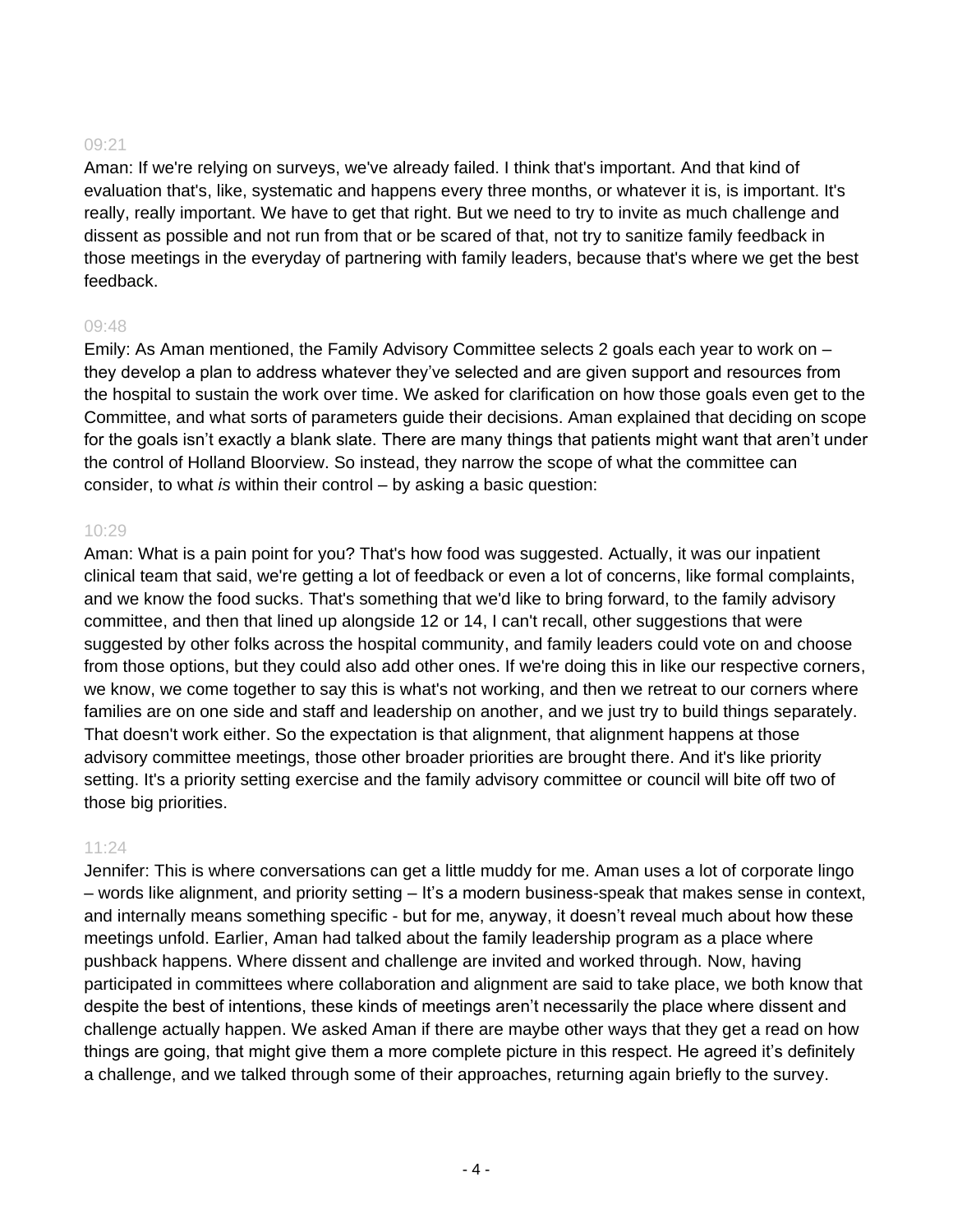Aman: So if we're using an annual survey, and it's completely anonymized, we're getting like aggregated feedback. So there are questions on there that look at those three domains. Like, did the practices match the goals to you? So a process question, the experiential question that I referred to earlier, and then the outcomes question, and that always gives us a sense from the family leader perspective, did they feel like they shaped… The presence of family leaders had a real opportunity and did shape the outcome, or had impact in wherever the kind of deliverable was of a project, but then we weren't able to map it to specific projects. So if 85% of people said, yes, we don't know where the 15% is that we need to work on. Like, what projects weren't working, and who are the staff leads providing targeted support. So that's what I mean by "we need to work on it." And then I'd say the other thing that we do, where we actually get better feedback on this, or better mapping than the survey, is our family partnership specialists are often facilitating… they're matching family leaders to a particular, let's say, quality improvement project, but then they're in the background facilitating to help to orient family leaders to the project. This is kind of what the goal is, from the other… staff's perspective, is what we're trying to work on. But they don't just disappear at that point: they're often supporting in the background, both the staff and the family leaders, and by the end are able to anecdotally understand if family or feedback was completely omitted from, you know, whatever the deliverable was, and then that's used to support the staff with more targeted education. And that's kind of how […] we're able to understand family leader roles have impacted outcome.

#### 14:02

Emily: Aman is acknowledging limitations of surveys. It's a fine balance, trying to get useful information in a way that's efficient and doesn't overburden the respondents through a lot of written responses or time-consuming interviews. It can also be quite resource intensive to extract qualitative data and do the required analysis. So to fill some of those knowledge gaps, Aman describes a kind of peer leadership model, where a family partnership specialist is designated as a link between staff and family leaders, to facilitate communication, to help everyone get the resources they need, and to ensure family leader input is appropriately incorporated into a given project. If anything is amiss, the specialist can report back so that the right support or intervention can be put in place.

#### 14:52

Jennifer: So that all sounds great... and it's still got a certain sheen – the lingo of productive collaboration - and again doesn't quite sound like the system of checks and balances that we were originally talking about... but in fairness, we may just be looking at things from different perspectives, like, is the glass half empty, or is it half full? Are we focused on complaints, or are we focused on improvement? And, you know, we should also acknowledge that Aman's actual job is to support and even promote their engagement programs — both internally and externally — and this carries a whole different set of expectations or assumptions than if we were talking to a researcher.

# 15:29

Emily: Recalling our conversation with Julia Abelson, she talked about the importance of being clear about the goals for evaluation. And given his role, Aman's focus is more on evaluating with the aim to improve the quality of family engagement. But still, Holland Bloorview is very involved in research, and so I would assume there is also interest on their part to contribute to the broader understanding of if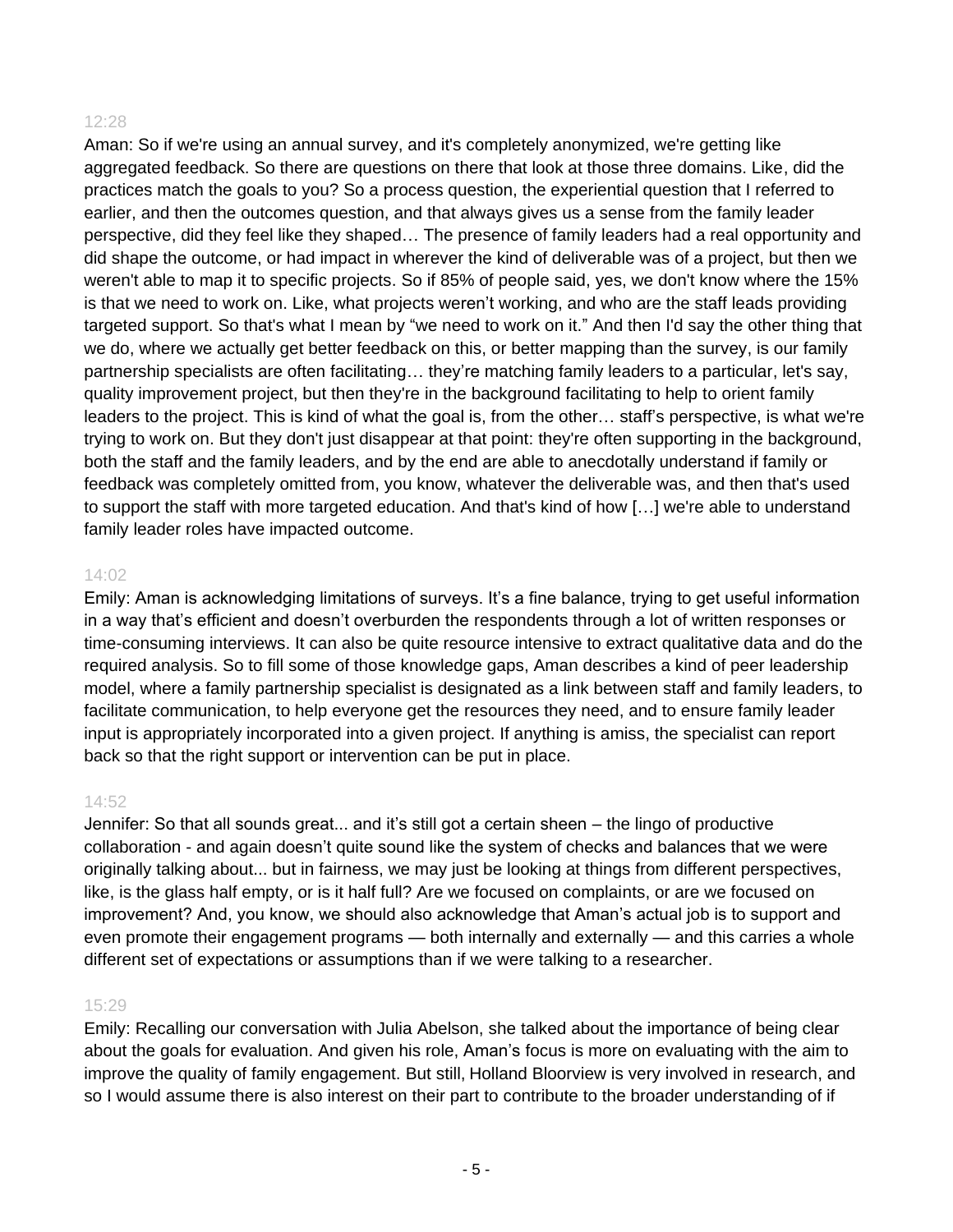and how engagement might have impact. Going back to our conversation with Julia, we briefly discussed this idea of tracing or tracking inputs and outputs to determine the origins and pathways of a decision making process. This is something I had become interested in as part of some of the research work I'm involved with as well. So we asked Aman if they do any sort of decision tracking or mapping at Holland Bloorview.

# 16:21

Aman: Honestly — this might sound like propaganda, but it's not — uhm…

Emily: That's what all the…

# Jennifer: You really really mean it!

Aman: [laughs] But I really mean it genuinely. I think a part of why… a part of why we don't is because this is all relationship based, right? So I'll give you an example of what we track. We will track all the decision points in a project, right? So we recently replaced… we have horrible, we had horrible kind of like sleeper beds beside the beds in the inpatient units, like really uncomfortable, they're actually causing injuries to caregivers, like actively causing injuries. So we know we need to change these. Okay, great, we fundraise, we have… our foundation has nicely secured donor dollars to replace them, but we need to design them, because they were actually… they looked like good chairs, right, but they were… but we know that we need to partner with families to design chairs that are not going to cause injuries, that are comfortable to help them sleep, because we know that sleep is a huge indicator of caregiver participation, etc., etc. So we can track all those decision points, right? Right from how many chairs do we need to get, which was one of them, to what are the fundamental features of the design and family leaders going to the factory in Mississauga to sit down with, like, the design team there with our vendor and the foundation staff and clinicians on the inpatient unit and other family leaders to design the chairs, which family leaders led, to the colour, to what the rollout and implementation should be, to how are we going to promote these new chairs amongst families…

# 17:49

Jennifer: This process Aman is describing – where families are swept up in a collaborative co-design project – it carries a lot of forward momentum, and as Aman explains, has its own vetting and weeding process. Staff will continually observe, ask, listen, get feedback, then refine or iterate on how they engage families, and how they educate and support staff. It's what's known as a continuous quality improvement model, which originated in manufacturing and other industrial sectors, and migrated its way outside the factory setting in the 1970s. It is now ubiquitous in many sectors, including social services, healthcare, and education. It's defined as a process of 'constant evaluation', where learning and change happen in incremental and continuous steps rather than all at once. It struck us though, that this example of the chairs was a bit of a low-impact and low-risk exercise. Not because the chairs aren't important and not because investment is low – I'm sure it wasn't - but because we wondered how necessary it was to enroll families in this elaborate exercise. Surely, comfortable bedside chairs already exist. And if not, a good product designer would be able to do a bit of research about this user group and figure it out. Now certainly... product testing and feedback should be part of product development,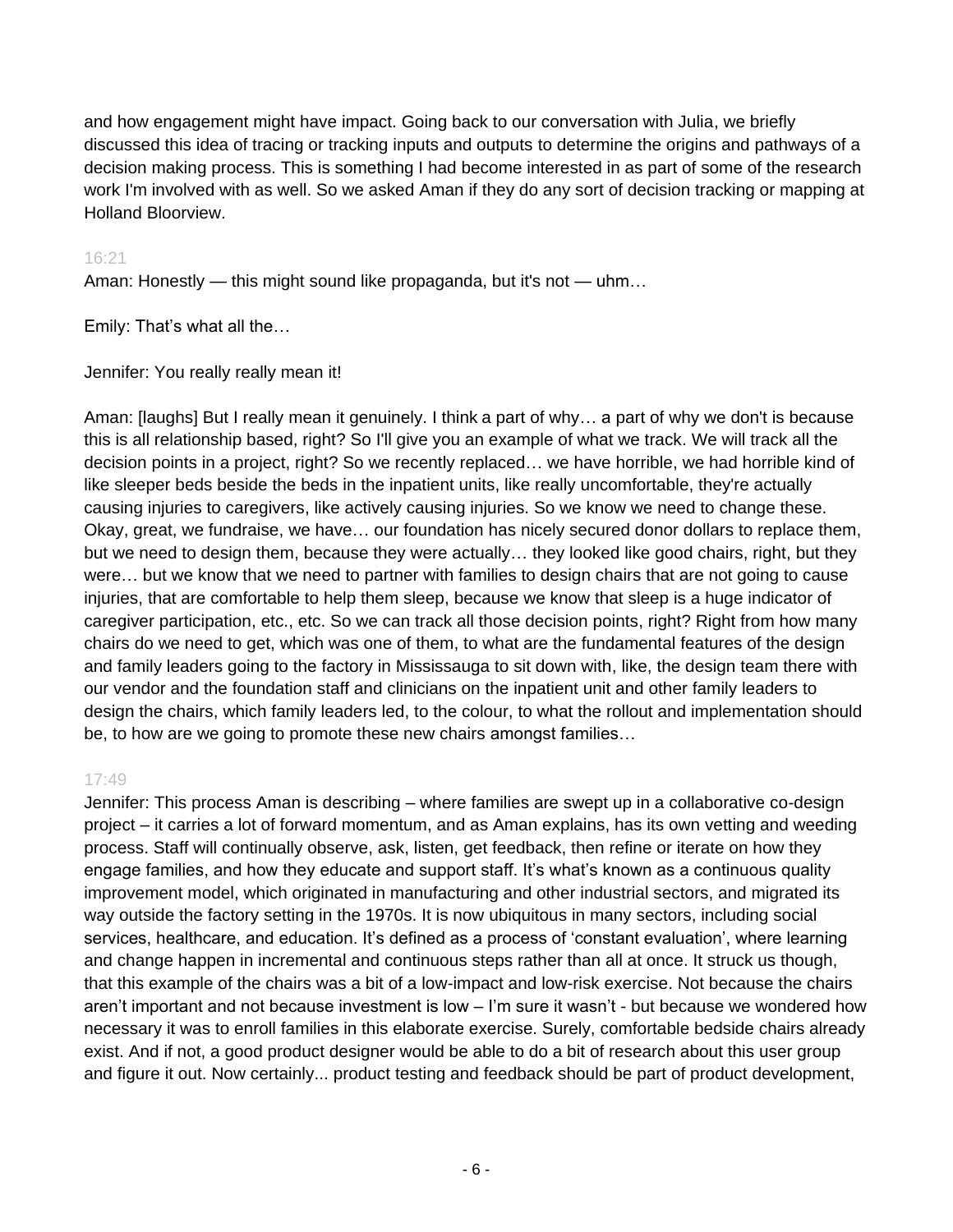but is a full co-production exercise – one that includes visiting the factory - required to produce the desired outcome of having appropriate chairs?

#### 19:26

Emily: Listening back to our interview, this question came up and we kept circling around it, but we didn't really ever get to an answer... I think what we can glean from this though is that the very question of asking whether family engagement is necessary, either overall or for a particular project, didn't seem to be part of "evaluation." I'm not saying it necessarily should be - it just might explain why this sort of reflection didn't come up... And we could also consider that this chair design exercise had more than one goal. Designing a suitable chair is one goal for sure, and maybe, simply including families in designing something is another. And if so, then well, mission accomplished! So let's switch gears, and think about the broader context in which family leaders are invited to participate in decision-making. Key factors for Aman include scope (which we mentioned earlier), and whether there's political will internally to make recommended changes.

# 20:31

Aman: What is within the authority and influence of this hospital community to actually change? So when and if my favorite family leader, who will say this at every meeting, says, "We need a provincial electronic health record!" there might be — there might be, right? — advocacy that Holland Bloorview can do from an organizational level in the context of bigger systems conversations to push that, because we do want that, sure. But I would colour that outside of the sandbox for the most part, right? So what do we have the authority and influence to control as a hospital community? That I think is the scope you're talking about now. I think a different question, and the real money question is, what do we have the political will to change? And I think that's the zone where we try to work in the most. What's the ambitious layer and level we can work at, so long as it's in within our control. So I hear your point earlier, how we priority set our kind of, you know, family partnership projects is a couple things, and there is a low hanging fruit.

# 21:27

Jennifer: When Aman told the story of the bedside chairs, I used the term 'low-hanging fruit' to suggest it was 'easy pickings' – to indicate that I thought it wasn't exactly a controversial project. Here, Aman's using the term again partly to tease me – and to acknowledge that some priorities are brought to the committee already having been pre-selected by hospital leadership or clinicians. The committee is given a list of the things the hospital already knows it need to do. But that's just the starting point. As Aman explains, the committee can also add to it:

#### 22:02

Aman: .... you can work on these or — and here's the important part I think that differentiates more ambitious partnership from what typically happens — or, you can identify a pain point that exists that's not on this list, and let's talk about how feasible it is together. And then let's take it on, because the right people to make the decisions are in the room: the CEO's in the room, board members are in the room, family leaders are in the room, clients and families who have active care experiences are in the room. And an example of that… so I'll give you an example…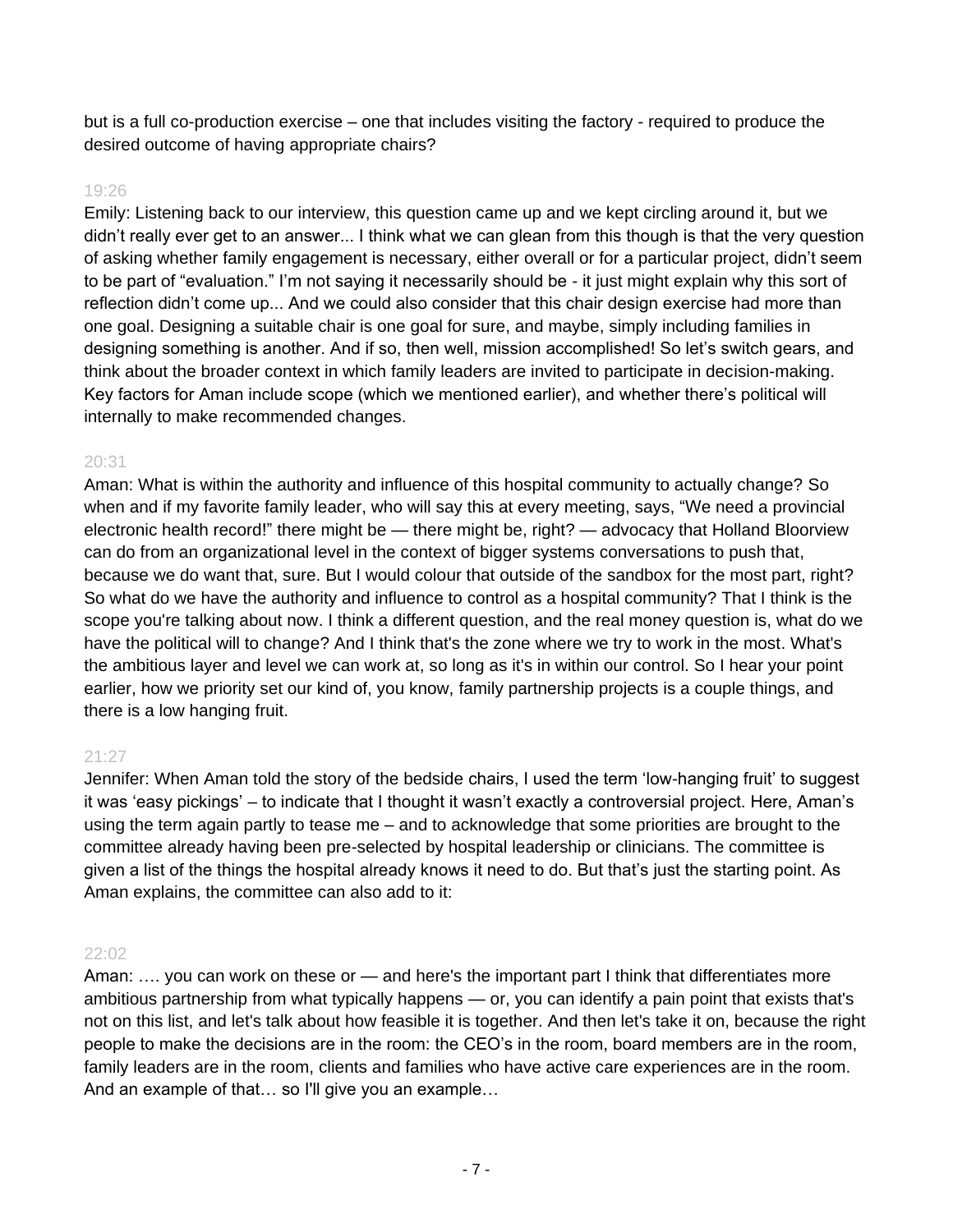Emily: An example of an ambitious initiative that came from the family advisory committee was the proposal to expand clinic hours to weekends and evenings. At one of these priority setting exercises of family leader brought up the point that people can access other services like banking during non-work hours, and caregiver shouldn't have to take time off work or pull other kids out of school to attend therapy at Holland Bloorview. So they listened and they decided that this was worth pursuing.

# 22:57

Aman: Makes sense! Now is that revolutionary? I wouldn't say it's revolutionary — I would definitely say it wasn't on our radar going into that conversation. No staff were entering that room thinking, we're going to totally change our clinic hours. We're going to the room thinking, let's get new bedside sleeper beds for inpatient units. But that's what we identified. That's what was voted on. So that's real direction setting and priority setting. The majority of families in the room said, Forget all the other stuff you brought, that's a priority! We need evening hours…

#### 23:22

Jennifer: There's no argument from us that this process clearly empowers those who are assembled to have influence over what gets decided. This raised a few more questions, though. Emily, you picked up on something interesting here.

#### 23:36

Emily: I asked about the gap between the committee saying, this is what we want, and the hospital saying, okay, let's do it. How do they actually validate this is a real need for the wider community?

# 23:48

Aman: So let's think of that as like the creative incubator, right? Like that's… our family advisory committee is where we're inviting new priorities to be set by families like that one, and we're also sharing with families other priorities that were kind of floating around the hospital. And we're asking them to priority-set and direct us for the year. The step in between is the vetting. So it's not quite evaluation of the engagement process, but it's important… data becomes very important still for us. So we have… there's a reason why the family leadership program, right, that engine for engagement and all its staff, all the priority setting we're talking about, and Client Family Relations — or Patient Relations — live inside the same program here. Because that's a really important link. So when someone says, we've got to overhaul our clinic hours, we're going to the data. That community, that space, that family advisory committee space, that's the design space — but if we're going to throw our weight behind why we're choosing that topic, it's not just the 10 people in the room, it's also the data, it's the surveys, it's our experience scores, it's our Patient Relations process and the compliments but more importantly, often the concerns or the complaints, and do they validate us spending a year throwing our weight as an organization and community behind this? So that I mean that's what we did in that example. And we saw the data validate…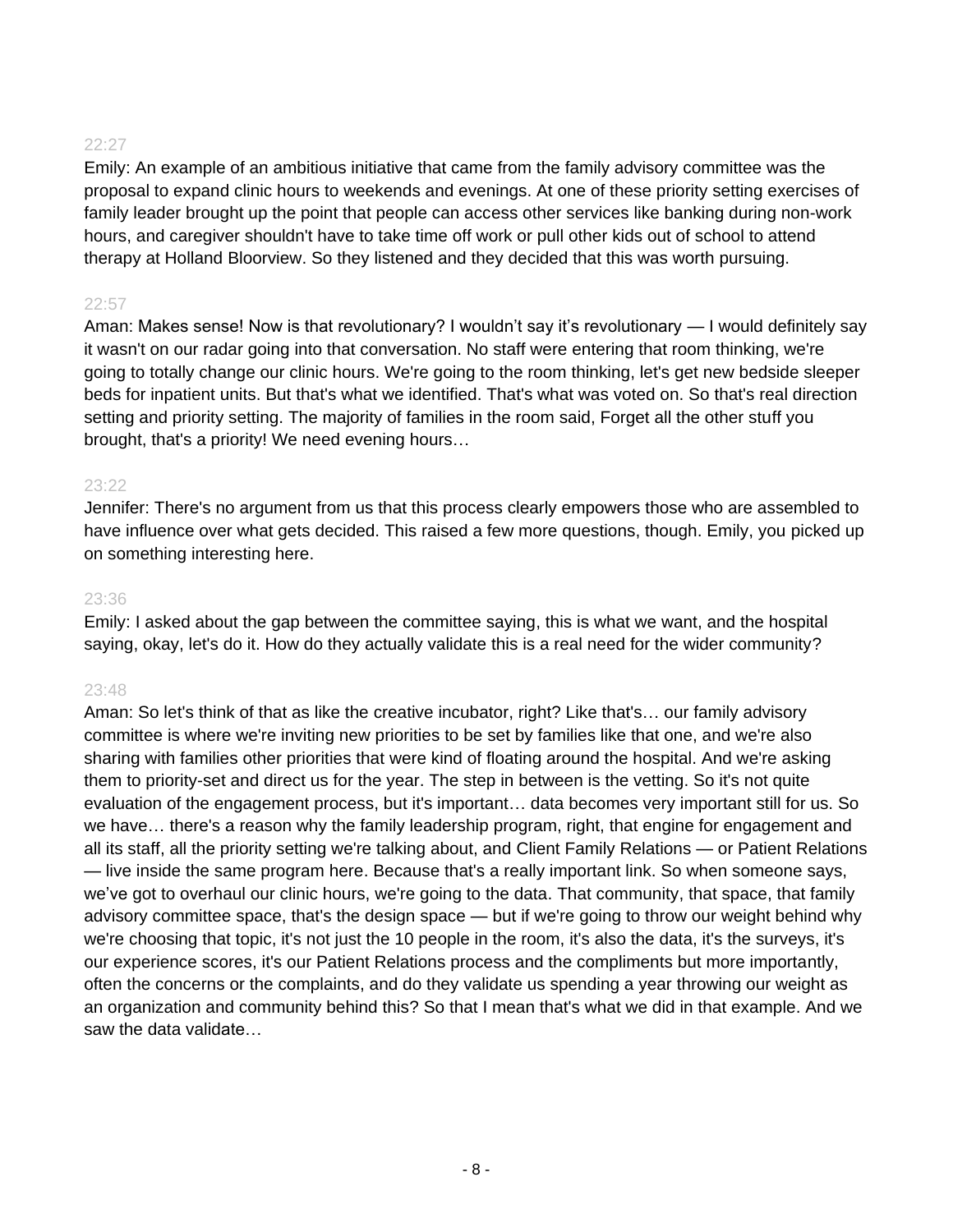Jennifer: Emily, in this conversation, did we ever really get to the bottom of why they don't just start with the data? If the data is there to validate this, why wait for families to bring it up?

#### 25:09

Emily: We didn't circle back to this, but I think this is where the priority-setting came in. I mean, they probably have a laundry list of 100 things they want to do, and somewhere along the line, someone has to whittle it down and pick. Well, if the families helped do it, there's probably less questioning about it later. I think it's one of the reasons why this kind of co-design work is so popular. You can always look back and say, "Well, we made the decision together," or, "Patients helped make the decision," even if it was just the committee deciding and not say, a community vote.

# 25:46

Jennifer: Interesting. Another question arising from this part of the conversation related to Aman's comment about the "10 people in the room." This was in reference to the family advisory committee the number may not actually be 10 — but anyway, we were wondering how to think about the influence these particular people have. They've self-selected to serve on this committee, which means they're not nominated or elected, or hand-picked for some reason, and they may or may not have specific interests or skills. And they may individually have their own ideas about what they're there to represent. So I guess the question is, on what basis do they get to have such influence, and on whose behalf?

#### 26:29

Aman: … so there becomes so much focus on the outcome impact, like the back end, right, that we're not even talking about, like representation — which is evaluation — like we should be evaluating who is in the room and who's omitted, because it's not acceptable to participate in engagement structures, processes, relationships, because we're so eager, often, for folks who are interested in this work to jump to the value for money side, but we're not actually thinking about… yes, the 10 people built something really cool, but who are the 10 people and do they match the demographics of who should be in the room? So I think you're right, I think it's a part of the same conversation and an important piece because it is evaluation. So I'm not proud of the fact that…

# 27:12

Jennifer: For Aman, who is at the table is critical to the evaluation discussion, because it's a marker of some kind. It's an indicator of whether they're doing something right. And this brings us back to the point we keep returning to, which is that the way successful engagement is defined seems to hinge not on outcomes, but on process and the experience of engagement for those involved. Now I keep finding it strange that all these engagement practices get put into place without having a clear eye on what a good outcome is supposed to look like. But I'm starting to realize that my own expectations aren't quite aligned with what's happening here. What we're seeing time and again, is that the underlying belief is that engagement must happen, and it must be seen as fair and accessible. validating, and representative. If these things are in place or are, you know, constantly being worked on, then whatever outcomes happened — those must be the right ones.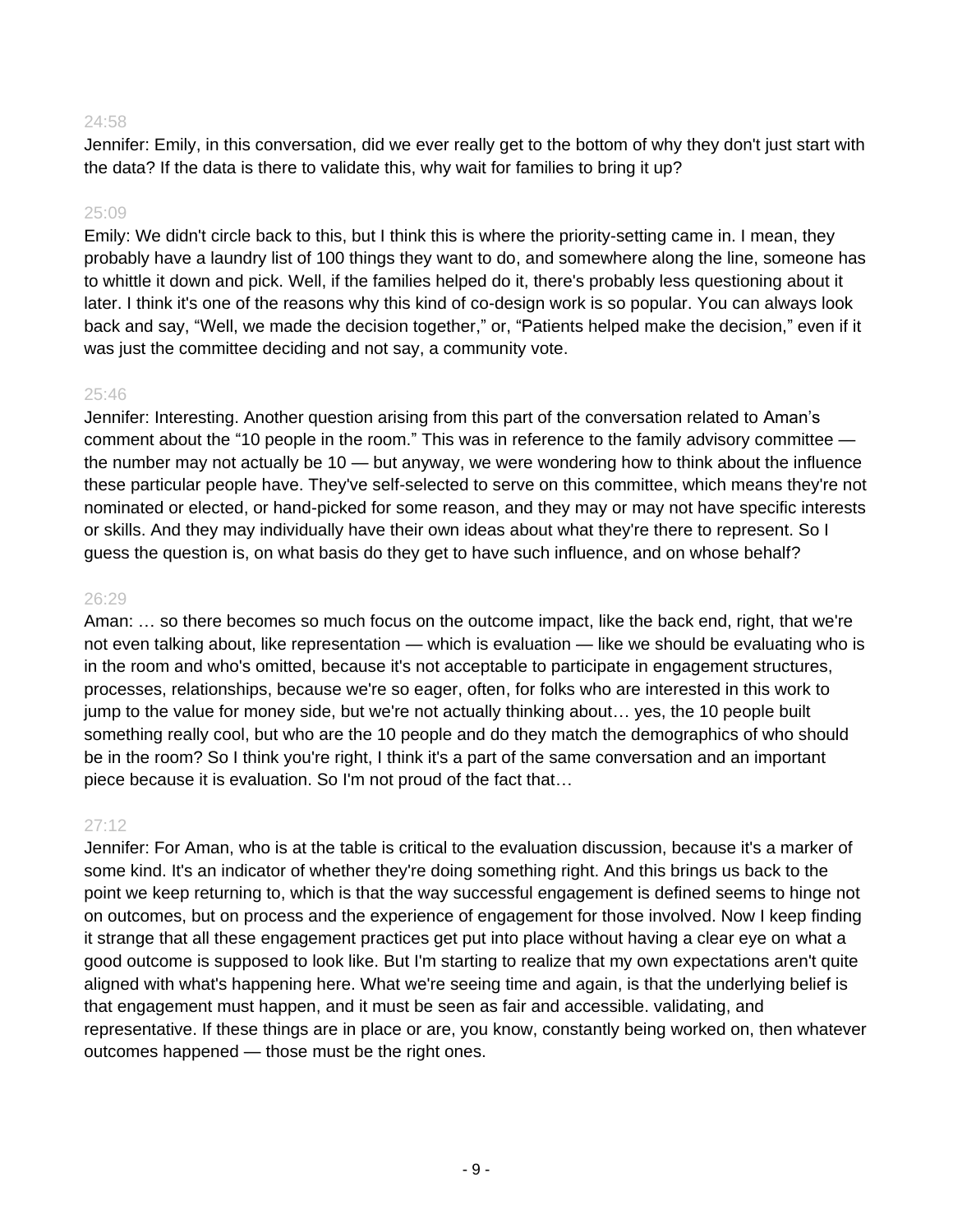Emily: Back to Aman's point: Although we haven't yet defined what sort of representation they're after, whatever that is, they want more families involved. And it matters very much how accessible and desirable the engagement opportunities are. Holland Bloorview draws patients from a very wide catchment area, not just affluent Leaside where they're located, and we wondered just how big the pool of potential family leaders really is, given the diverse needs and experiences of their clients and families.

# 28:48

Aman: ... and I think there's going to be — rightfully so! — populations who don't feel safe inside of a hospital space or to enter into some kind of engagement relationship with Holland Bloorview because they're thinking well, why, I don't trust you as an organization, to receive care, let alone like design something with you for the next year. So sure, I think that's… I think that's true, but I don't think that could be… I don't want that to become a copout for why we're not doing the work. So we have also…

# 29:11

Emily: The work Aman is referring to is the work of attracting more people into the family leadership program, and figuring out why some families either can't or won't be involved.

# 29:20

Aman: ... push-pull, I think we need to push ourselves into communities and listen better and listen more deeply and actually physically go into communities with no other ulterior motive [than] to kind of talk to folks about what would it take to make family partnership something that they believe in. And I think we need to put more… I think we need to think deeply about accommodations, and how to make it more accessible physically here, right? So that that's where I'm going with the compensation, food, childcare, easy practices that we do anyways in other parts of healthcare, that we don't often think about, or don't always think about in regards to family partnership.

# 29:53

Jennifer: Aman is now talking about outreach, but recruitment into family partnership is just one vector that Aman would like to see enriched. The other vector is addressing clinical health equity.

# 30:04

Aman: I think it's okay for a goal to be, how do we make family partnership as democratized and accessible as possible. And then it's okay for a different goal — without these necessarily intersecting — to be clinical health equity: how do we get clinical services to people who need them? And what does that kind of accessibility look like without us expecting, or even wanting them, to become family leaders?

# 30:26

Jennifer: This is an interesting distinction. At Holland Bloorview, family partnership is the space where new ideas are proposed, where projects get taken up and priorities are set. And clinical health equity, which is addressed by the Equity, Diversity and Inclusion Office, is concerned with understanding and addressing barriers to accessing services. And the two areas often work together. Ideas generated by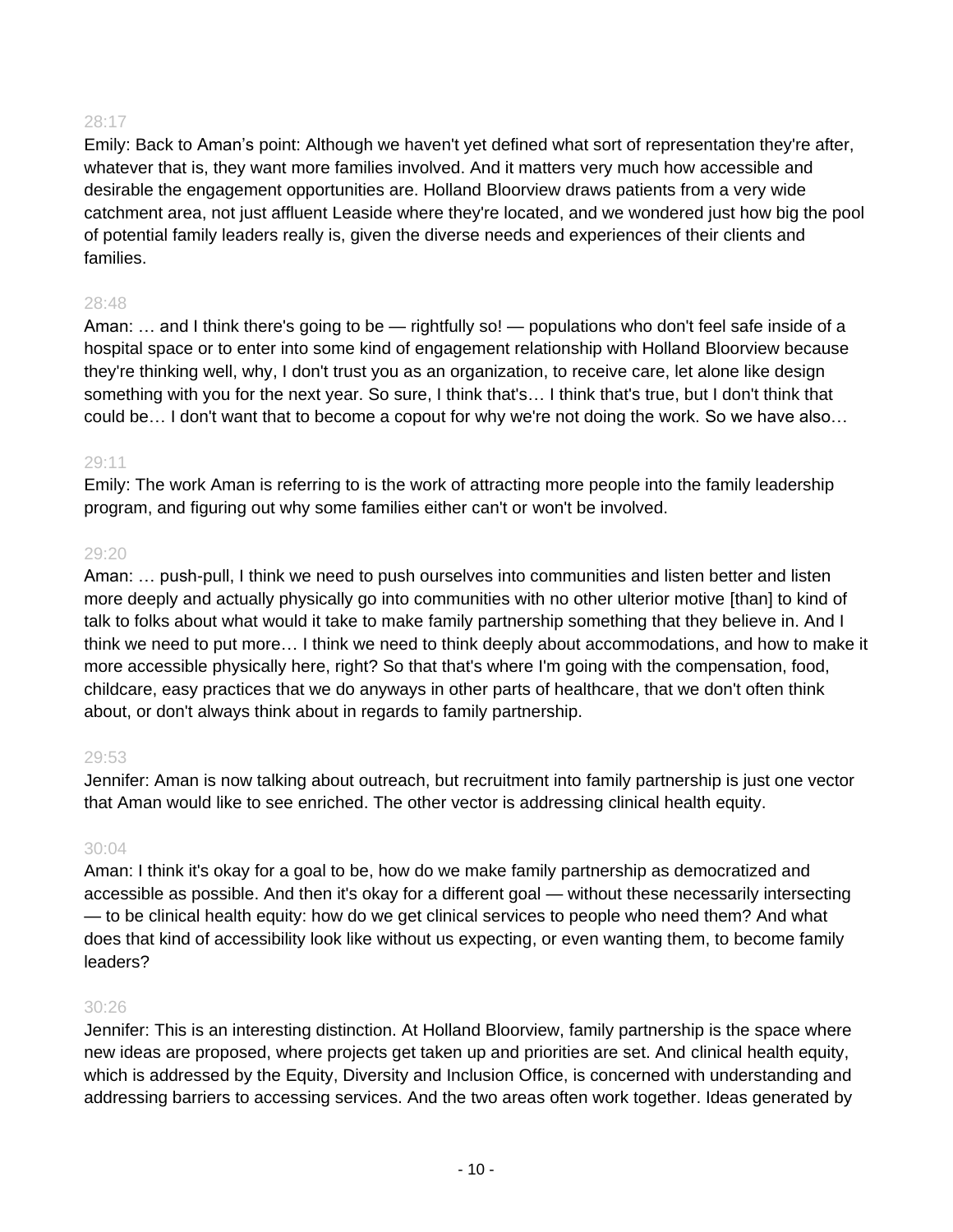the Committee might require validation through data. And data generated by the Equity Office might require some kind of action that can be taken up by the Committee. This distinction is important because I think both of us were wondering, where's this other work of outreach, health equity, accessibility…? And how do they validate their projects and priorities as set by the committee?

# 31:15

Emily: We talked a lot about health equity in this conversation. And some of the issues facing Holland Bloorview's clients and families, including social determinants of health and structural and environmental barriers that would prevent them from accessing services. Aman gave examples of projects out of their Equity, Diversity and Inclusion Office, including for brain injury support and autism diagnosis.

# 31:38

Aman: They did mapping of our in-house, kind of like social demographics, who's using our services, they mapped that onto our city's demographics and said, where are there massive gaps? Like, who are we not seeing? And they can actually, like, almost like a with a heat map present where are those swaths of geography and the populations that live within them that Holland Bloorview is not serving, even though we should be. And their probably primary interest right now is figuring out how to make these services… like figuring out why that's the case, number one, and if there's anything we can do as a hospital to make some of these services more accessible, including bringing them into communities. Now…

#### 32:12

Emily: With families so embedded and programs so intertwined, it can be a difficult exercise trying to extract specific elements for examination. So talk of representation and diversity can feel a bit abstract or theoretical. Part of that is because we didn't hear a clear definition of goals for representation or diversity. Like, are we talking about gender, race, income, level of disability, age? At points, it sounded like all of it was fair game and all of it was relevant. But just keeping the question alive and dynamic was maybe a goal in and of itself. And that's not a criticism necessarily, it's more an observation of how slippery it can feel. Maybe once you pin it down, you're already missing something. While Aman isn't exactly specific, he does have a frame through which he sees representation. And it's one of perpetual learning and improvement and inclusiveness.

# 33:12

Aman: For me, it's a matter of, I'm not looking for *the* representative. I don't think an organization should be looking for *the* representative — and you're right, that's like a, that's like another layer of like, almost "good intention tokenism" in and of itself — you're looking for a perspective that comes from the spectrum of perspective that that community represents. Like you're not here to speak through some sort of like monolith of… "And here's brain injury in a nutshell!" And now reflect that in the minutes. It's, here's *my* kind of journey and experience of brain injury, and my feedback is coming from my slice of that experience. I'd say the same thing probably applies to broader diversity. It gets very tempting to alleviate ourselves from the responsibility of consciously recruiting for, and being mindful of, the diversity of family leaders, because we know that it'll never be exhaustive, and because they'll never be a consensus.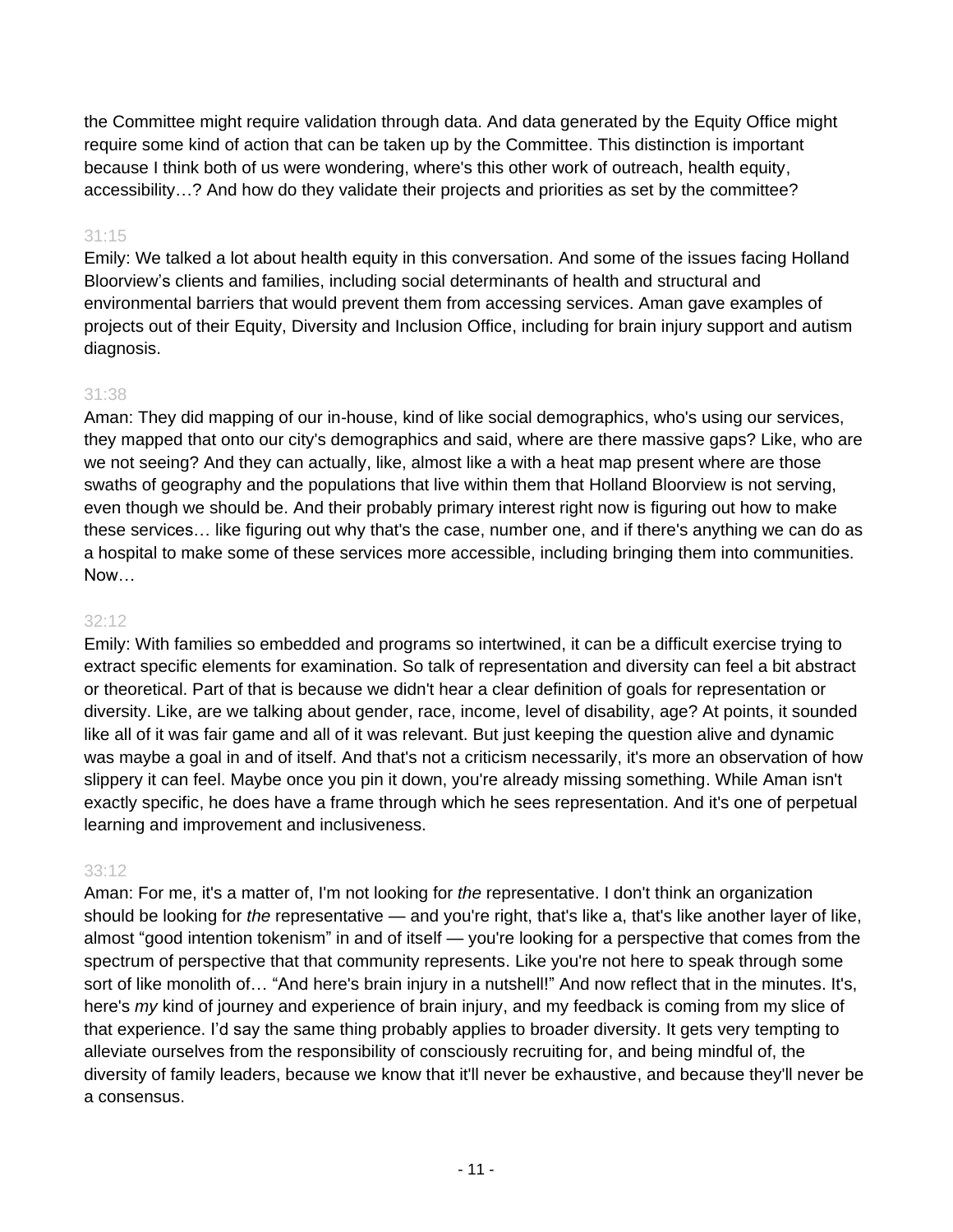Jennifer: A few times in our conversation, Aman acknowledged that things are imperfect or perhaps inconclusive. But it's important to not let that get in the way, because like many engagement practitioners and patient partners, Aman believes in the fundamental *rightness* of engagement. And Emily, I don't know if you've encountered this before, but there's something about this evaluation discussion for people who are really and truly enthusiastic about engagement that they find kind of irritating. And I've seen this mostly with patient partners in particular, that questions of measurement can produce a bit of eye rolling and a bit of, "Aren't we past this yet?"

#### 34:43

Emily: I think where this comes from is that lack of evidence is seen as a cop-out or a bad excuse to not invest in it. Many arguments to justify engagement don't easily lend themselves to evaluation of outcomes and impact.

#### 34:58

Aman: I used to hate… I used to, like, really overcompensate and hate and push back against conversations about evaluation of patient engagement. And I think a part of my… I don't know, maybe even resentment? That might be too strong, but I'll use it… as a part of my resentment or at least hesitation, I think is a common feeling still. And then — this is like not scientific but... [laughs] at all! But I think so many of us have just seen it work. And because we've… our only experience of doing the work as a family leader, or like a staff partner, or whatever, is you've seen it work, it's like: wow, I'm going to evaluate it. Like we don't need to know, in greater scientific terms, the degree to which it works, or, you know, what percentage of people say it works and all this stuff, because we know it has. Evaluation is suggesting that this doesn't work and is not important. And de-emphasizing evaluation is a way to push against that. And I'm not saying it's right, because I've evolved even myself from that, but I think I think that's a huge thing, right, like a part of the resistance or frustration with some of the evaluation conversation.

#### 36:02

Jennifer: Aman realizes that to satisfy a lot of diverse interests, you do have to evaluate how things are going. So here's where he's netted out:

# 36:10

Aman: Yeah, we need to evaluate in all those domains we talked about: the process, the experience of those involved, the outcomes, to understand, okay, everyone on here is saying it's working and putting up posters and talking with engagement… now: what are the designated kind of factors, enablers, what are the things that our evaluation is telling us makes it work? Because everyone out here is telling us it works. So I think that's another helpful way to explain the necessity of why evaluation is important.

#### 36:48

Jennifer: Hey, Emily.

Emily: Hi, Jen.